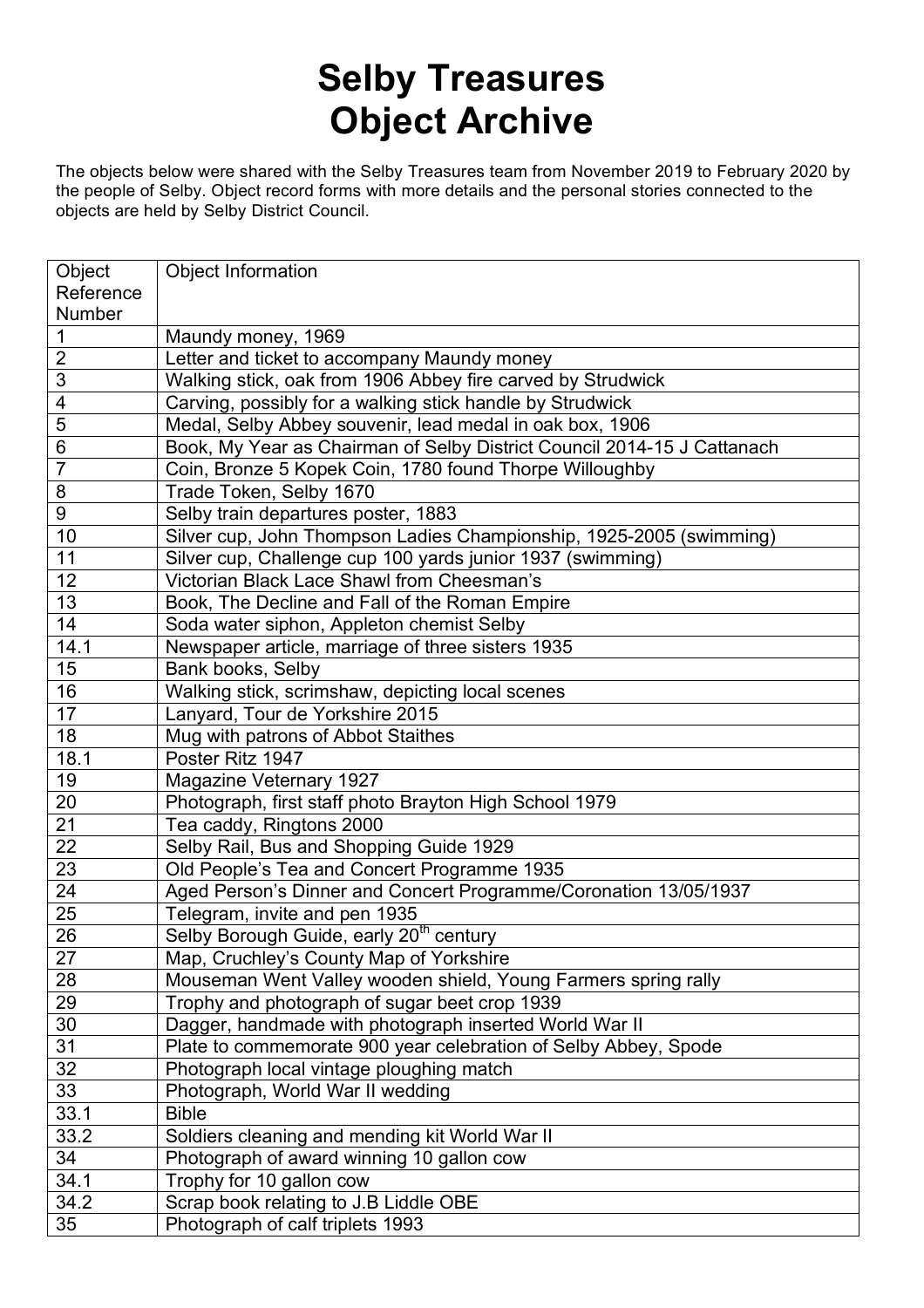| 36   | <b>Fiddle Drill</b>                                                              |
|------|----------------------------------------------------------------------------------|
| 37   | Hub caps from farm cart                                                          |
| 38   | Shield, Selby Hockey Club Ross Pullman Award                                     |
| 39   | Paper knife made from Abbey oak after fire of 1906                               |
| 40   | Selby Floods booklet 1947                                                        |
| 41   | Photograph, Selby home guard                                                     |
| 42   | Clock salvaged from bomber crash Burn 1944                                       |
| 43   | Postcard from George Bernard Shaw with personal message                          |
| 44   | Book There and Back a Farmers tale                                               |
| 45   | Weathervane from Selby Union Workhouse                                           |
| 46   | Framed Selby Abbey print to celebrate 900 years since foundation                 |
| 47   | Essay and oral history recording with Blanche Burke b. 1889                      |
| 48   | DVD Opening of the Selby Swing Bridge                                            |
| 49   | Book, The day War Broke Out, 1984                                                |
| 50   | Bespoke men's britches 1937                                                      |
| 51   | Oak box                                                                          |
| 52   | Teaspoon with Selby shield                                                       |
| 53   | Brayton Road signal lever identity plate 1973                                    |
| 54   | NER luncheon hamper plaque, Selby station                                        |
| 55   | NER key and brass label for Selby Goods Department                               |
| 56   | Watercolour Siege of Mafeking, celebration on Market Cross                       |
| 57   | Poster, Train excursion to Selby 1939                                            |
| 57.1 | NER luggage label                                                                |
| 57.2 | Book, Cawood, Wistow and Selby Light Railway KE Hartley 1973                     |
| 57.3 | Commemorative plaque, Leeds-Selby-Hull function 150 years                        |
| 58   | RAF cap badge, stripes and photograph 1953                                       |
| 59   | Watch, long service from British railways 1918-1963                              |
| 60   | Soda syphon Pulleyn Selby                                                        |
| 60.1 | Certificate of Merit, Selby High school 1926/7                                   |
| 61   | Football programme, Selby Town 1933                                              |
| 61.1 | Team sheet, Selby Town 1933                                                      |
| 62   | Shed plate, British Railways No 50C Selby                                        |
| 63   | Roof slate label 'From roof of old Abbey vicarage'                               |
| 63.1 | Print, Market Place by Louise Raynor (1832 -1924)                                |
| 64   | Act of Parliament authorising creation of Selby, Wistow and Cawood Light Railway |
| 65   | Half Block Model, Exegarth, Cochranes                                            |
| 65.1 | Photograph of Exegarth                                                           |
| 65.2 | Menu for Exegarth, christening November 1976                                     |
| 66   | Painting, Cochranes Superman by Eric Hammal                                      |
| 67   | Painting Twin Screw Diesel by George P Wiseman 1968                              |
| 68   | Medal to commemorate cutting of the first sod of Selby, Wistow and Cawood Light  |
|      | Railway                                                                          |
| 69   | Embroidery, created by Italian prisoner of war                                   |
| 70   | Brass Bell, from Selby Elizabeth Barge 1950's                                    |
| 71   | Sales Brochure 1905 and 1911 Lord Londesborough properties and farms             |
| 72   | Glass slides of Selby 1906                                                       |
|      |                                                                                  |
| 72.1 | Book The History of Selby Morrell 1867                                           |
| 72.2 | Photograph Abbey from park mid 1880's                                            |
| 72.3 | Photographs and postcards, private collectors collection                         |
| 73   | Clothes brush, Cheesman's                                                        |
| 74   | Glass bottles, Fletchers                                                         |
| 74.1 | Glass bottle, Thurlston Chemist                                                  |
|      |                                                                                  |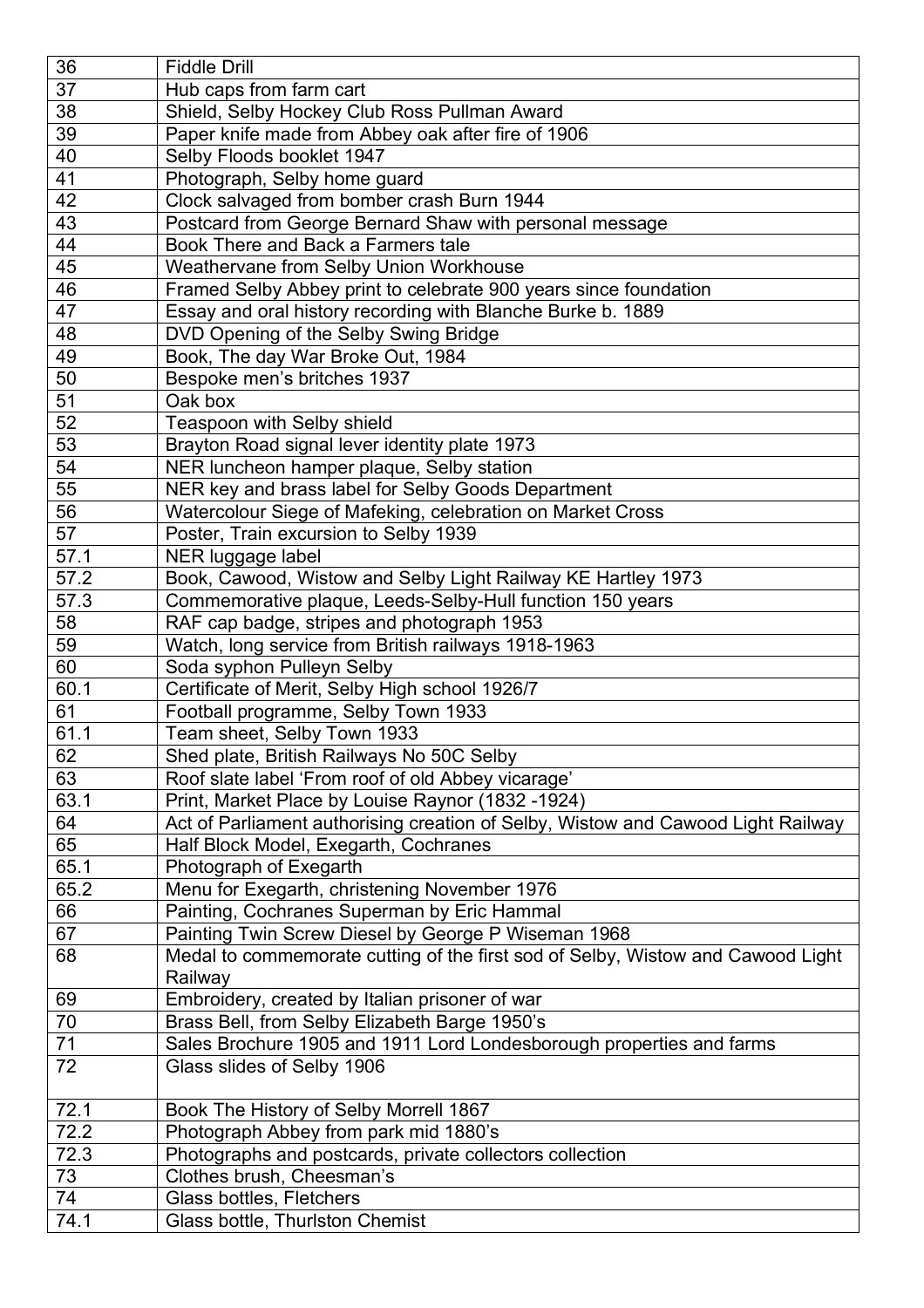| 74.2 | Soda syphon S Pulleyn Selby                                                       |
|------|-----------------------------------------------------------------------------------|
| 75   | Bowl, Christies Ballroom, Dudson Brothers Vitrified Hotel Ware Hamley England     |
| 76   | Candlesticks, Selby oak from Abbey fire 1906                                      |
| 77   | Ceramics, collection of W.H Goss souvenirs relating to Selby                      |
| 78   | Medal and original case. 1906 created from Abbey roof lead after fire             |
| 78.1 | Coin, Selby Abbey 1069-1969 celebratory coin                                      |
| 79   | China, Ringtons collection bowl, tea caddy, 2000 mug and plate featuring Selby    |
|      | Abbey                                                                             |
| 80   | Book, Selby Almanac 1933                                                          |
| 80.1 | Book, Selby abbey 1908                                                            |
| 80.2 | Book, History of Selby Morrell1867                                                |
| 81   | <b>Clay Pipe</b>                                                                  |
| 82   | Glass bottle, F.Taylor                                                            |
| 83   | Contracts relating to Cochranes Shipbuilders dating back to 1901                  |
| 84   | Cup, awarded for best attendance at primitive chapel 1938                         |
| 84.1 | Dinner card, Selby Town AFC, Londesborough Hotel 1949 signed by players           |
| 84.2 | Paper knife, wooden 'Selby Abbey 1340-1960'                                       |
| 84.3 | Badges, ARP warden silver                                                         |
| 85   | Book, Life of Christ Rev. J Fleetwood c1853                                       |
| 86   | Photograph, funeral outside Abbey                                                 |
| 87   | Order of Service 1953 and 1977                                                    |
| 87.1 | Bracelet belonging to Miss Holiday b 1909                                         |
| 88   | Certificate, Bell ringing Selby Abbey 1947                                        |
| 89   | Letter from Queen Elizabeth II, relating to wedding anniversary                   |
| 90   | <b>Bible 1955</b>                                                                 |
| 91   | Apron, Wetherell's café                                                           |
| 91.1 | Plate Wetherell's centenary                                                       |
| 91.2 | Glass bell, Wetherell's centenary                                                 |
| 91.3 | Tea towel, Wetherell's centenary                                                  |
| 92   | Soda syphon, Forey and son Selby                                                  |
| 92.1 | Horse clog made Selby shipyard c1900                                              |
| 93   | Display case, musket balls, spindle whirls and coins found on Selby Farm          |
| 94   | School books, Wistow school 1800                                                  |
| 95   | Newspapers, Selby c1900                                                           |
| 96   | Books, private collection including 1 <sup>st</sup> edition Elizabeth Cook poetry |
| 97   | Programmes and literature relating to Selby and Selby 900                         |
| 98   | Clay pipes                                                                        |
| 98.1 | Selby Liversage Range                                                             |
| 99   | Paper weight, commemorating opening of Selby Leisure Centre 1992                  |
| 100  | Harmonica, The Super Chromonica                                                   |
| 101  | Soft Toy, Ali Bear                                                                |
| 102  | Mini-Munchman by Grandstand, 1981                                                 |
| 103  | Bible, Breeches version1598                                                       |
| 104  | Poster, Selby 900 Events                                                          |
| 105  | Plates, Selby Abbey school and Hawdon Institute                                   |
| 106  | Carrier bag, Wetherells 2020                                                      |
| 107  | Leaflet, last leaflet from Selby Swimming Baths, 1992                             |
| 108  | Brochure, opening of Abbey Leisure Centre, 1992                                   |
| 109  | Press cutting, opening of Abbey Leisure Centre 1992                               |
| 110  | Leaflet, Abbey Leisure Centre What's On guide                                     |
| 111  | Publicity Leaflets, Abbey Leisure Centre, x4                                      |
| 112  | Tickets (2) Motown Night and The Bogus Bros at the Abbey Leisure Centre           |
| 113  | Town Guide, 1996                                                                  |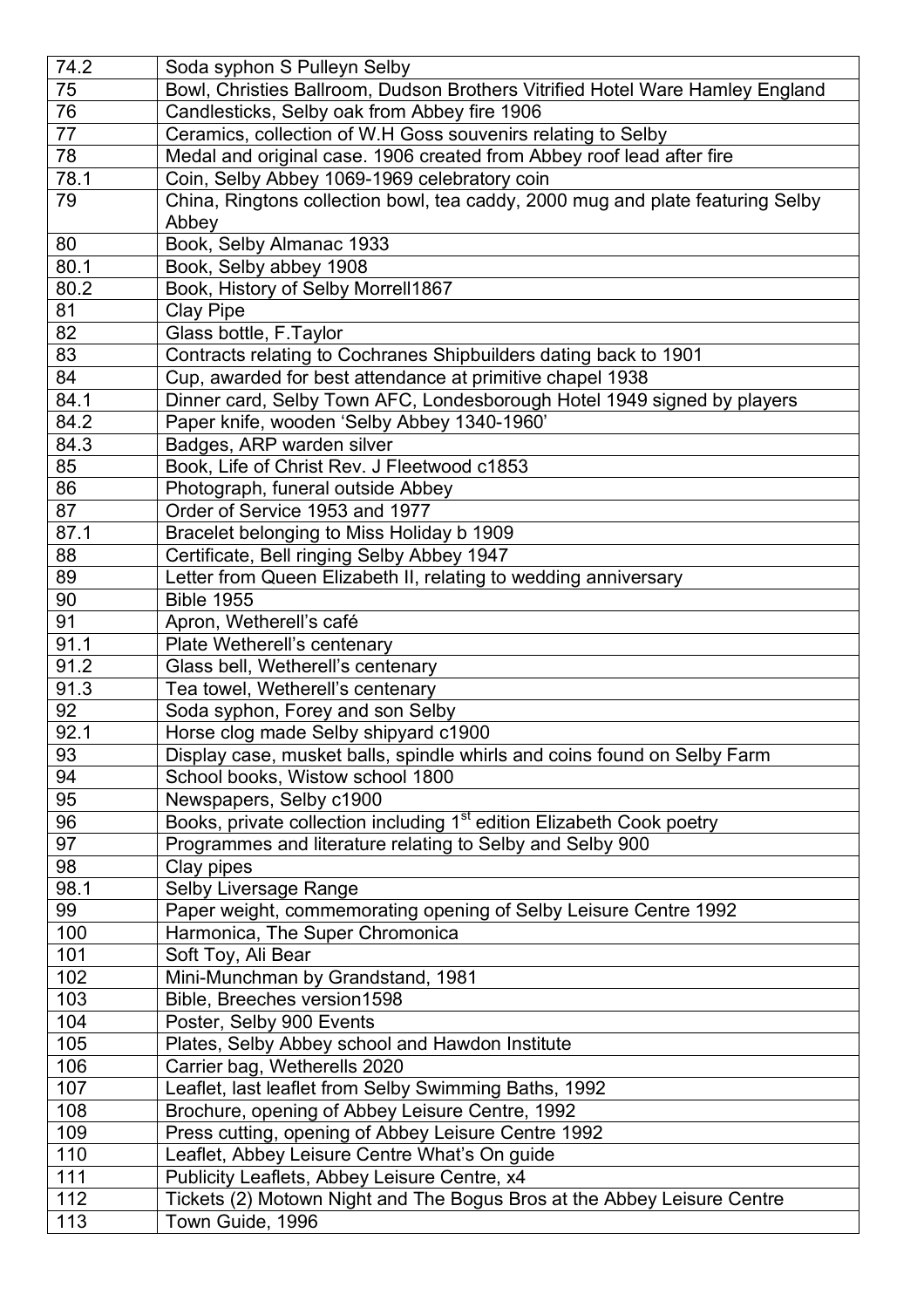## **Selby Treasures School Object Archive**

In November 2019 the Selby Treasures artist and curator visited Staynor Hall Primary school. Pupils were invited to bring in their special objects and stories. Each child created an object record form for their object and worked together to create an exhibition to share their stories. Below are the items that they shared with us. insight The drawings and stories accompanying each object are archived with Selby District Council.

| Object         | <b>Object Information</b>                 |
|----------------|-------------------------------------------|
| <b>Number</b>  |                                           |
| 1a             | Book, Where the Wild Things Are           |
| 2a             | Crystals                                  |
| 3a             | Soft toy, Fredy                           |
| 4a             | Soft toy, bedtime bear                    |
| 5a             | Soft toy, Stitch                          |
| 6a             | Soft toy, Vincent bear                    |
| 7a             | Postcard, Selby Toll Bridge               |
| 8a             | Soft Toy, Flat bear                       |
| 9a             | Medal, martial arts                       |
| 10a            | Medals, National Trust                    |
| 11a            | Soft toy, Mr Smiley                       |
| 12a            | Model boats, Scarborough and Bridlington  |
| 13a            | Tin, Peter rabbit                         |
| 14a            | Chinese Dragon, wire ornament             |
| 15a            | Booklet, Selby Floods 1947                |
| 16a            | Pyrite                                    |
| 17a            | Soft toy, Dolly Day Dream                 |
| 18a            | Keyring, teddy bear                       |
| 19a            | Lewis Chessman souvenir                   |
| 20a            | Swing ball bat                            |
| 21a            | Belt buckle                               |
| 22a            | Lava rock                                 |
| 23a            | <b>Ballet shoes</b>                       |
| 24a            | Cross, ornament                           |
| 25a            | Box of treasure                           |
| 26a            | Bracelet, made of shell                   |
| 27a            | Soft toy, Alibear                         |
| 28a            | Postcard, Selby Abbey                     |
|                |                                           |
| 1 <sub>b</sub> | Soft toy, Pickachu teddy                  |
| 2 <sub>b</sub> | Teddy bear                                |
| 3 <sub>b</sub> | Teddy bear                                |
| 4 <sub>b</sub> | Harmonica, The Super Chromonica, M Hohner |
| 5b             | Gem                                       |
| 6b             | Postcard, Selby Abbay                     |
| 7b             | Map, Alton Towers                         |